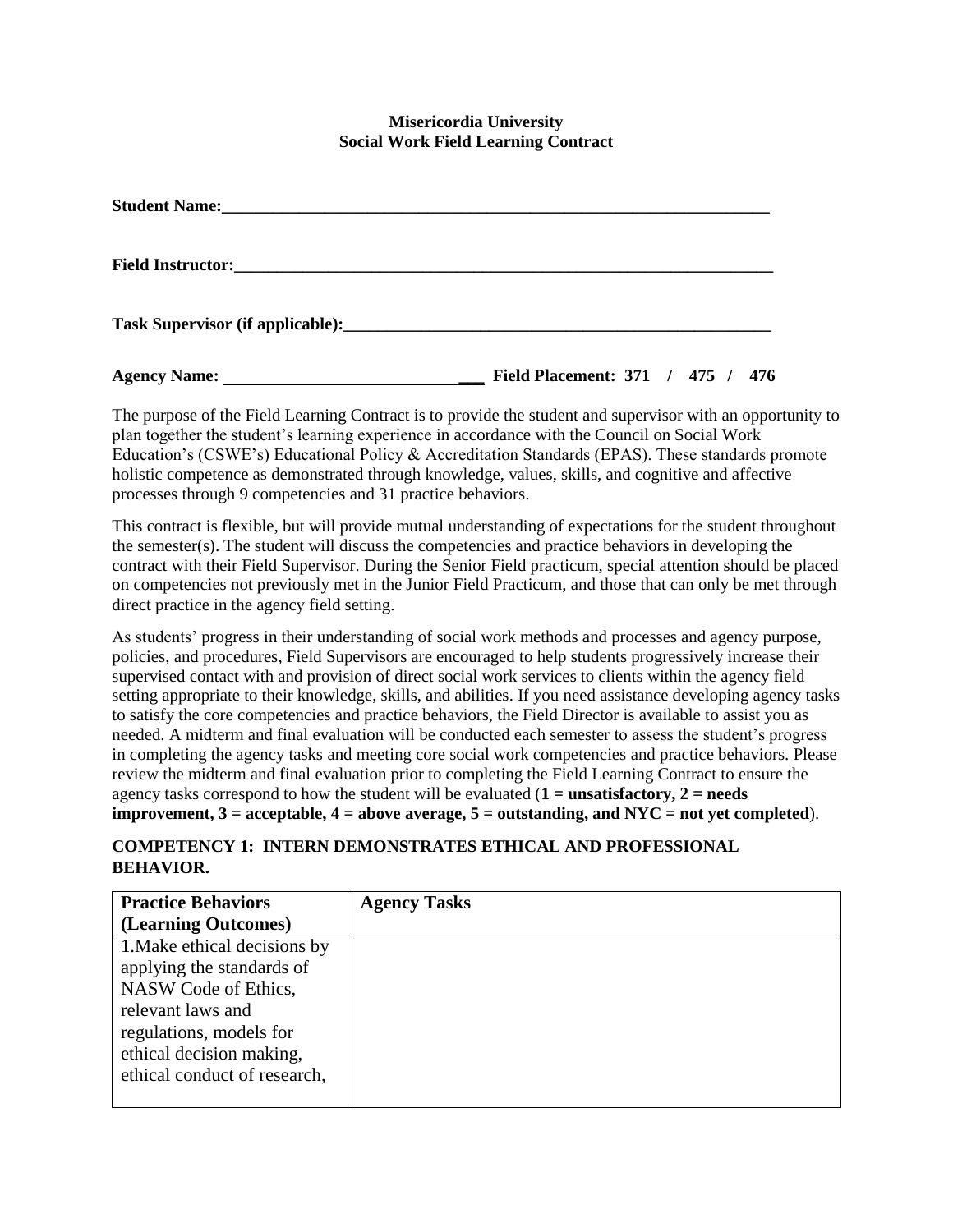| & additional codes of ethics     |  |
|----------------------------------|--|
| as appropriate to context;       |  |
| 2. use reflection $&$ self-      |  |
| regulation to manage             |  |
| personal values & manage         |  |
| personal values & maintain       |  |
| professionalism in practice      |  |
| situations;                      |  |
| 3. demonstrate professional      |  |
| demeanor in behavior;            |  |
| appearance; and oral,            |  |
| written, & electronic            |  |
| communication;                   |  |
| 4. use technology ethically $\&$ |  |
| appropriately to facilitate      |  |
| practice outcomes; and           |  |
| 5. use supervision $\&$          |  |
| consultation to guide            |  |
| professional judgment $\&$       |  |
| behavior                         |  |

# **COMPETENCY 2: INTERN ENGAGES DIVERSITY AND DIFFERENCE IN PRACTICE.**

| <b>Practice Behaviors</b>         | <b>Agency Tasks</b> |
|-----------------------------------|---------------------|
| (Learning Outcomes)               |                     |
| 6. apply and communicate          |                     |
| understanding of the              |                     |
| importance of diversity $\&$      |                     |
| difference in shaping life        |                     |
| experiences in practice at the    |                     |
| micro, mezzo, and macro           |                     |
| levels;                           |                     |
| 7. present themselves as          |                     |
| learners $\&$ engage clients $\&$ |                     |
| constituencies as experts of      |                     |
| their own experiences; and        |                     |
| 8. apply self-awareness $\&$      |                     |
| self-regulation to manage the     |                     |
| influence of personal biases      |                     |
| & values in working with          |                     |
| diverse clients                   |                     |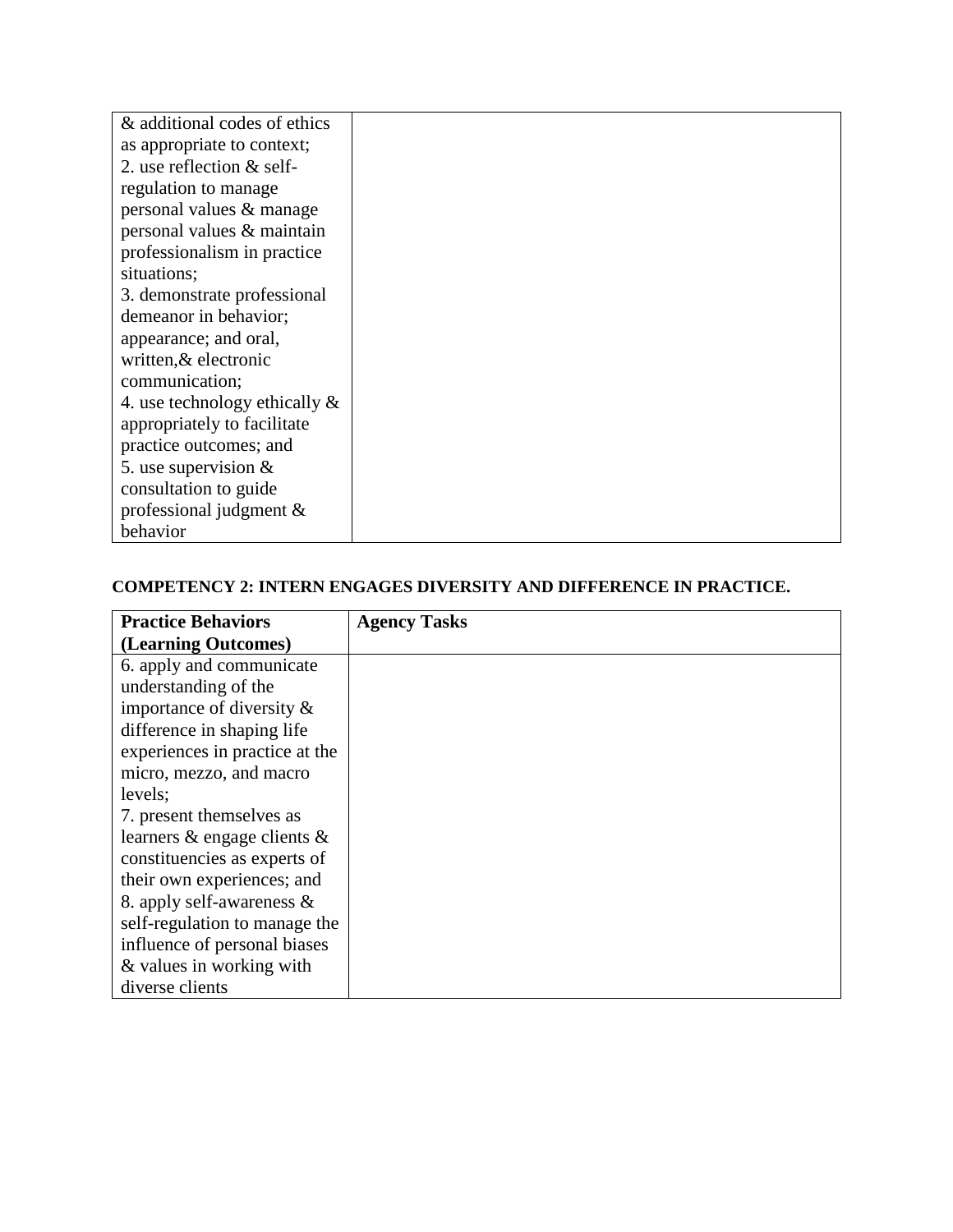## **COMPETENCY 3: INTERN ADVANCES HUMAN RIGHTS AND SOCIAL, ECONOMIC, AND ENVIRONMENTAL JUSTICE.**

| <b>Practice Behaviors</b>      | <b>Agency Tasks</b> |
|--------------------------------|---------------------|
| (Learning Outcomes)            |                     |
| 9. apply their understanding   |                     |
| of social, economic,           |                     |
| &environmental justice to      |                     |
| advocate for human rights at   |                     |
| the individual $&$ system      |                     |
| levels; and                    |                     |
| 10. engage in practices that   |                     |
| advance social, economic, $\&$ |                     |
| environmental justice          |                     |
|                                |                     |
|                                |                     |
|                                |                     |
|                                |                     |
|                                |                     |
|                                |                     |
|                                |                     |
|                                |                     |

### **COMPETENCY 4: INTERN ENGAGES IN PRACTICE-INFORMED RESEARCH AND RESEARCH-INFORMED PRACTICE.**

| <b>Practice Behaviors</b>                                                                                                                                                                                                                                                                                                                  | <b>Agency Tasks</b> |
|--------------------------------------------------------------------------------------------------------------------------------------------------------------------------------------------------------------------------------------------------------------------------------------------------------------------------------------------|---------------------|
| (Learning Outcomes)                                                                                                                                                                                                                                                                                                                        |                     |
| 11. use practice experience<br>& theory to inform scientific<br>inquiry & research;<br>12. apply critical thinking to<br>engage in analysis of<br>quantitative & qualitative<br>research methods & research<br>findings; and<br>13. use & translate research<br>evidence to inform &<br>improve practice, policy, $\&$<br>service delivery |                     |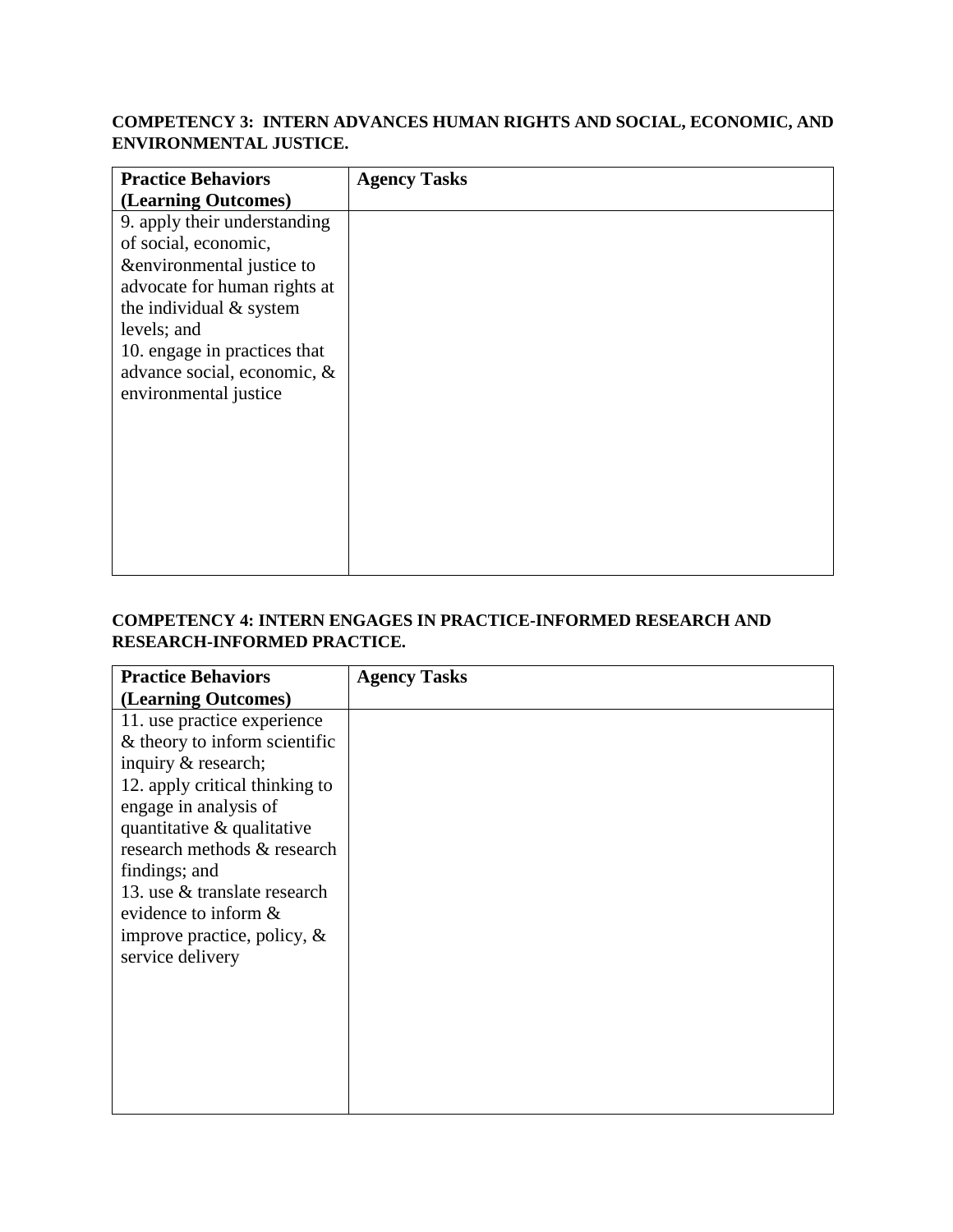# **Practice Behaviors (Learning Outcomes) Agency Tasks** 14. identify social policy at the local, state, & federal level that impacts wellbeing, service delivery, & access to social services; 15. assess how social welfare & economic policies impact the delivery of & access to social services; 16. apply critical thinking to analyze, formulate, & advocate for policies that advance human rights & social, economic, & environmental justice; and

#### **COMPETENCY 5: INTERN ENGAGES IN POLICY PRACTICE**.

#### **COMPETENCY 6: INTERN ENGAGE WITH INDIVIDUALS, FAMILIES, GROUPS, ORGANIZATIONS, AND COMMUNITIES.**

| <b>Practice Behaviors</b>     | <b>Agency Tasks</b> |
|-------------------------------|---------------------|
| (Learning Outcomes)           |                     |
| 17. apply knowledge of        |                     |
| human behavior & the social   |                     |
| environment, person-in-       |                     |
| environment, & other          |                     |
| multidisciplinary theoretical |                     |
| frameworks to engage with     |                     |
| clients & constituencies; and |                     |
| 18. use empathy,              |                     |
| reflection, & interpersonal   |                     |
| skills to effectively engage  |                     |
| diverse clients &             |                     |
| constituencies.               |                     |
|                               |                     |
|                               |                     |
|                               |                     |
|                               |                     |
|                               |                     |
|                               |                     |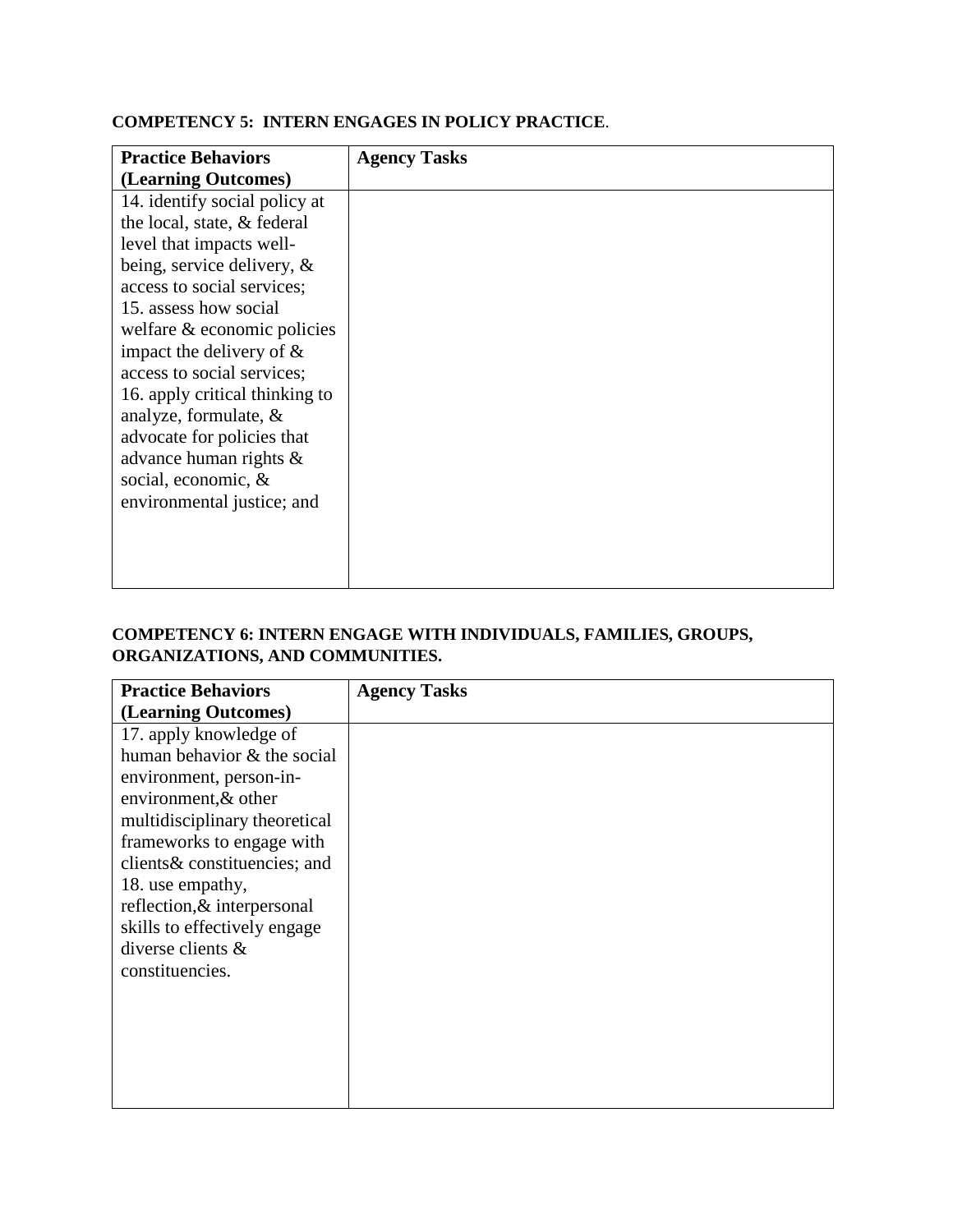# **COMPETENCY 7: INTERN ASSESSES INDIVIDUALS, FAMILIES, GROUPS, ORGANIZATIONS, AND COMMUNITIES.**

| <b>Practice Behaviors (Learning</b>                     | <b>Agency Tasks</b> |
|---------------------------------------------------------|---------------------|
| Outcomes)                                               |                     |
| 19. collect & organize data,                            |                     |
| & apply critical thinking to                            |                     |
| interpret information from                              |                     |
| clients & constituencies;                               |                     |
| 20. apply knowledge of                                  |                     |
| human behavior & the social                             |                     |
| environment, person-in-                                 |                     |
| environment, & other                                    |                     |
| multidisciplinary theoretical                           |                     |
| frameworks in the analysis                              |                     |
| of assessment data from                                 |                     |
| clients & constituencies;                               |                     |
| 21. develop mutually agreed-<br>on intervention goals & |                     |
| objectives based on critical                            |                     |
| assessment of strengths,                                |                     |
| needs, & challenges within                              |                     |
| clients & constituencies; and                           |                     |
| 22. select appropriate                                  |                     |
| intervention strategies based                           |                     |
| on the assessment, research                             |                     |
| knowledge, $&$ values $&$                               |                     |
| preferences of clients &                                |                     |
| constituencies.                                         |                     |
|                                                         |                     |
|                                                         |                     |
|                                                         |                     |
|                                                         |                     |
|                                                         |                     |
|                                                         |                     |
|                                                         |                     |
|                                                         |                     |
|                                                         |                     |
|                                                         |                     |
|                                                         |                     |
|                                                         |                     |
|                                                         |                     |
|                                                         |                     |
|                                                         |                     |
|                                                         |                     |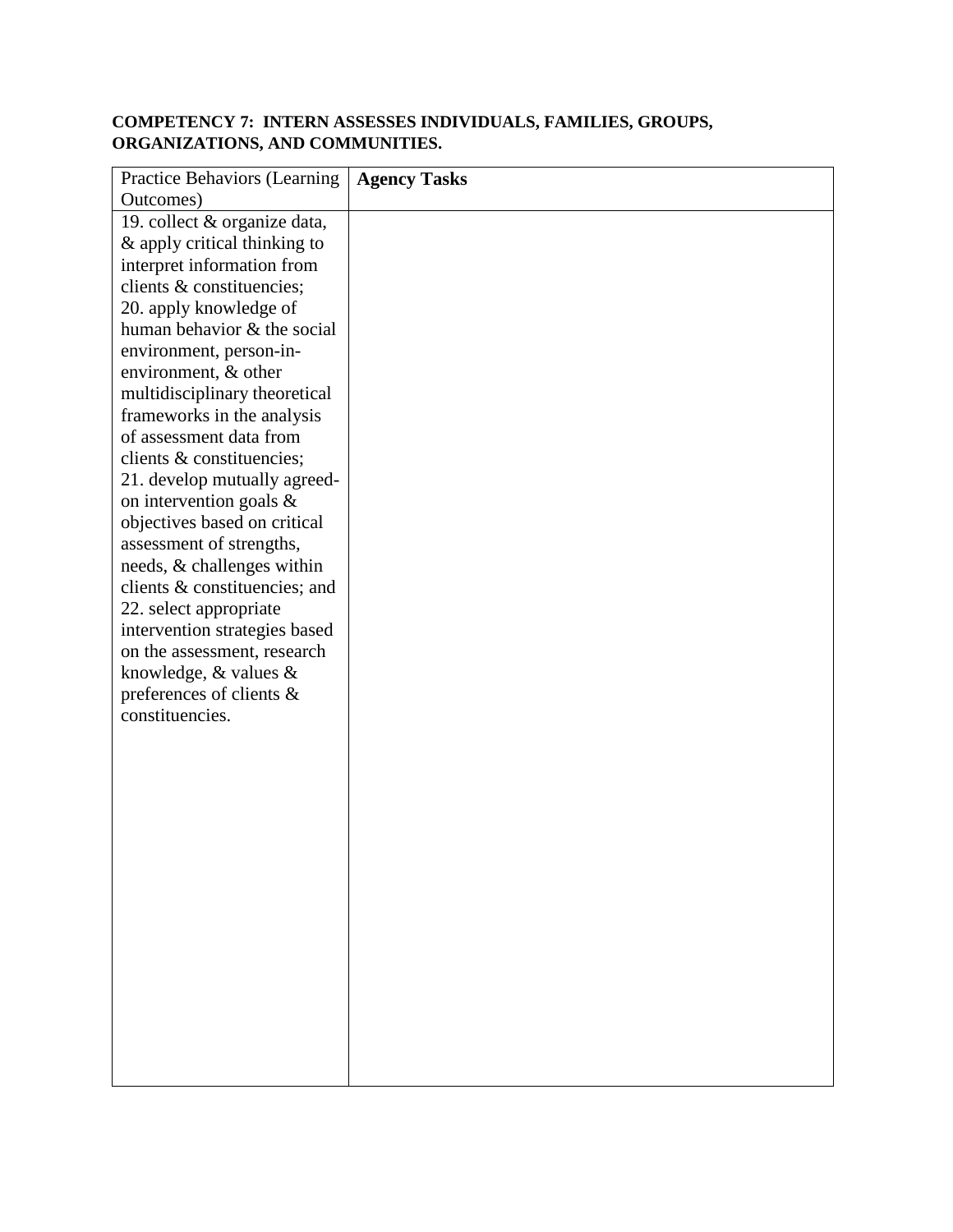## **COMPETENCY 8: INTERN INTERVENES WITH INDIVIDUALS, FAMILIES, GROUPS, ORGANIZATIONS, AND COMMUNITIES.**

| <b>Practice Behaviors</b>     | <b>Agency Tasks</b> |
|-------------------------------|---------------------|
| (Learning Outcomes)           |                     |
| 23. critically choose $\&$    |                     |
| implement interventions to    |                     |
| achieve practice goals &      |                     |
| enhance capacities of clients |                     |
| & constituencies;             |                     |
| 24. apply knowledge of        |                     |
| human behavior & the          |                     |
| social environment & the      |                     |
| social environment, person-   |                     |
| in-environment, & other       |                     |
| multidisciplinary theoretical |                     |
| frameworks in interventions   |                     |
| with clients $\&$             |                     |
| constituencies;               |                     |
| 25. use inter-professional    |                     |
| collaboration as appropriate  |                     |
| to achieve beneficial         |                     |
| practice outcomes;            |                     |
| 26. negotiate, mediate, &     |                     |
| advocate with & on behalf     |                     |
| of diverse clients &          |                     |
| constituencies; and           |                     |
| 27. facilitate effective      |                     |
| transitions $\&$ endings that |                     |
| advance mutually agreed-on    |                     |
| goals                         |                     |
|                               |                     |
|                               |                     |
|                               |                     |
|                               |                     |
|                               |                     |
|                               |                     |
|                               |                     |
|                               |                     |
|                               |                     |
|                               |                     |
|                               |                     |
|                               |                     |
|                               |                     |
|                               |                     |
|                               |                     |
|                               |                     |